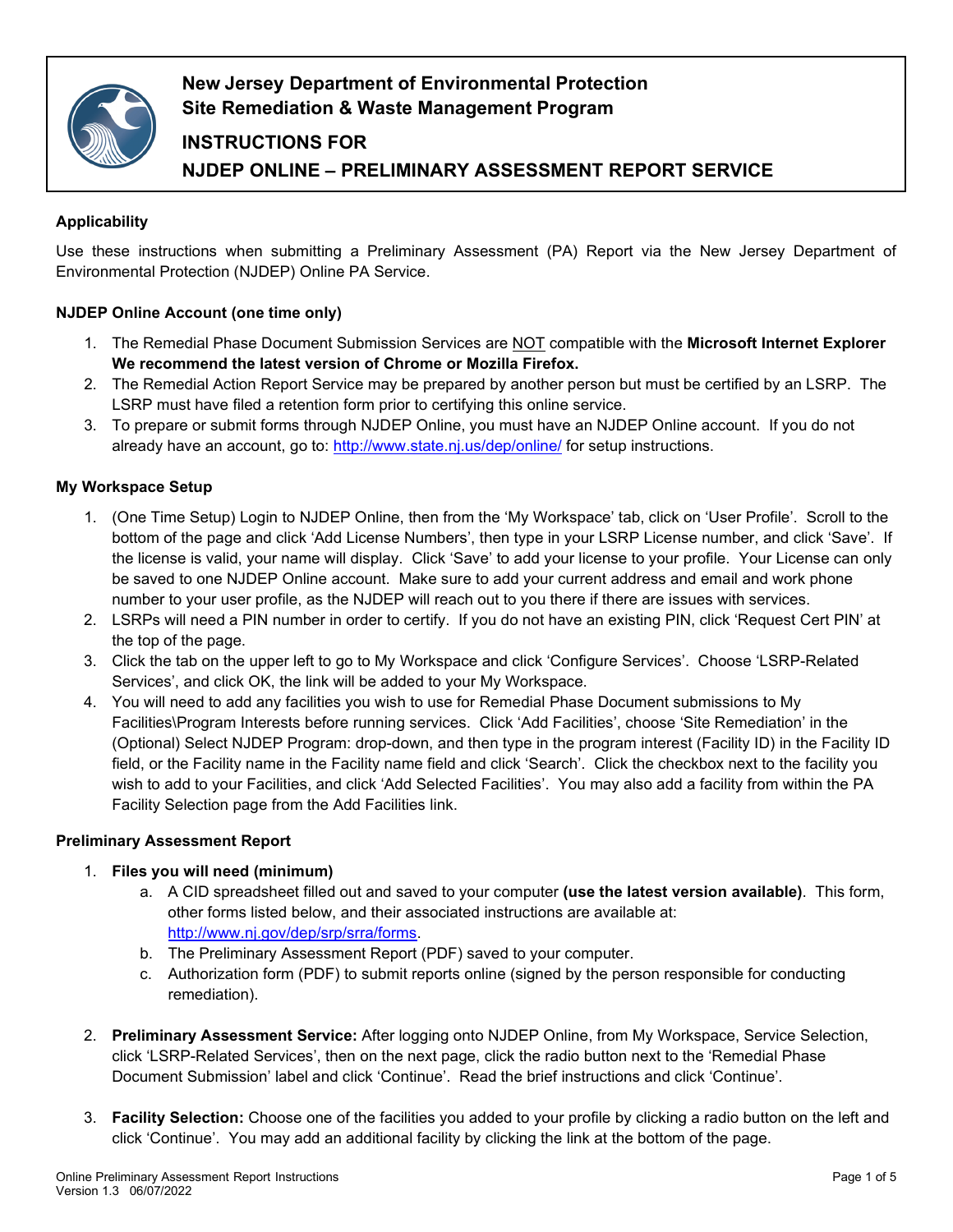- 4. **Case Selection:** Choose a case at that facility by clicking a radio button on the left and click 'Continue'.
- 5. **Submission Type Selection:** Under 'Preliminary Assessment (PA) Submissions' choose 'PA' by clicking a radio button on the left and click 'Continue'.
- 6. **Submission Name:** The submission name field will be auto-populated using information from the Department's data management system. You may edit or rename the submission. Please note, the submission name field should contain sufficient useful information to reference the facility and this particular submission, such as Facility name in the future. Add any comments you wish to see associated with this individual service and click 'Continue'.
- 7. **Additional Site Information:** You cannot change or edit the information displayed under the 'Location Address' screen. It is possible that the name of the city may not match the name of the municipality. The name of the municipality (Incorporated name) where the taxes are paid should be used. You can only check this information for accuracy, and if the information needs to be changed or the address is incorrect, please contact Bureau of Case Assignment and Initial Notice at (609) 292-2943. You do have the ability to modify or add additional Blocks and Lots, if necessary. If there are no Block/Lots, click "I certify that a valid block lot combination does not apply for this project"

In the Coordinate Selection, you may change the X and Y coordinates if they are not correct. To change the coordinates, click on the "Undo Location" button, click on the map at the center of the site or the center of the facility (Moves the red X mark to a different location) and then click on the "Set Location" button, then choose the Center of the Site or the Center of the Facility from the Location Reference drop-down.

In the Location Confirmation Section, after you ensure that the location of the facility for this submission is correct, click on the radio button in front of the certification statement which indicates, "I hereby certify that the location of the property for which I am submitting this service is the same as the site location displayed above". Then, click 'Continue' to proceed.

8. **Contacts:** You must enter all contact information for the Person Responsible for Conducting the Remediation (Person Remediating). If the Responsible Party is the Person Remediating, you may copy the Responsible Party contact by clicking the 'Insert from Existing Contact(s)' drop-down and choosing a Responsible Party. Note that a \* indicates a required field. Click 'Add Number' if there is no phone number and add a number with a number type.

**Note:** If the Responsible Entity/Party tab displays, the fields will not be editable. If a change in the Responsible Entity/Party Contact information is required, contact Bureau of Case Assignment and Initial Notice at (609) 292-2943 or complete and submit the Site and Contact Information Update Form at: [http://www.nj.gov/dep/srp/srra/forms.](http://www.nj.gov/dep/srp/srra/forms)

9. **Case Inventory Document (CID) Upload:** Please ensure you are using the latest version of this form. Download the latest version of this form from the NJDEP Website: [http://www.nj.gov/dep/srp/srra/forms.](http://www.nj.gov/dep/srp/srra/forms)

To upload a file, click the 'Browse...' button and navigate to the CID spreadsheet, and click 'open'. It will take a few moments for the file to be uploaded. When complete, the browse button will disappear and the 'Continue' button will appear. If you would like to undo a particular upload, click the icon containing the 'x'.

If there were no AOCs, and therefore, no CID was created, check the box at the bottom of the screen that says, "I certify that there are no AOCs." to bypass the CID upload, then click 'Continue'.

10. **Case Inventory Document (CID) Upload Confirmation:** The first eight columns of the CID will display along with three additional columns. In the 'Included in Submission' column check each AOC that is covered in the report. The 'New AOC?' and 'Associate with Existing AOC' columns allow the CID AOCs to be matched with AOCs previously uploaded. If this is the first CID upload for the case, all the AOCs will be identified as new. If a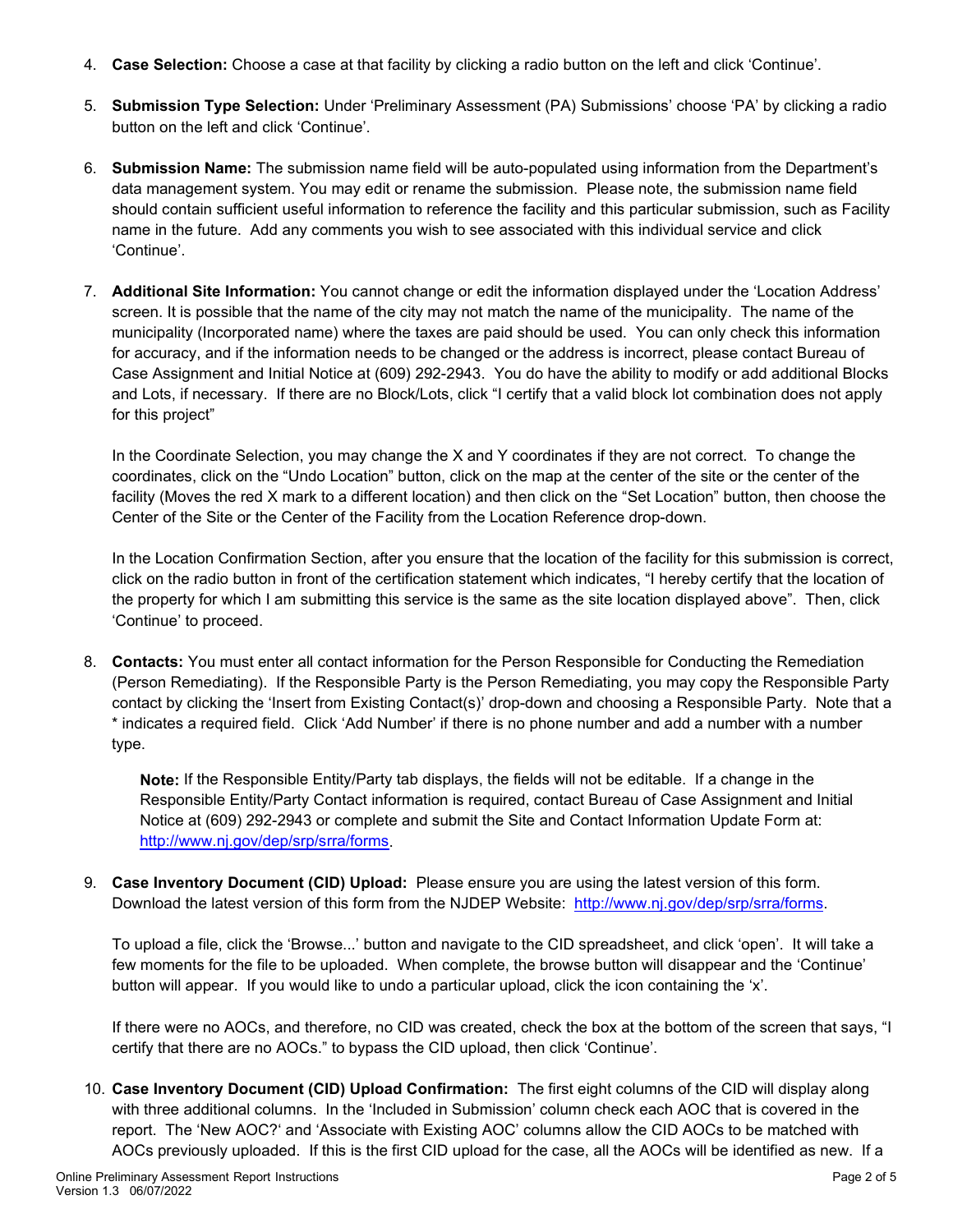CID has been uploaded in an online service previously, some or all CID rows will display 'System Found Match' in the Associate with Existing AOC' column. If the NJDEP service did not match a current AOC correctly with an AOC listed from a previous submission, match them by selecting 'No' in the 'New AOC?' column, and choose the AOC from the 'Associate with Existing AOC' drop-down. You can get a report of AOCs previously uploaded by clicking the 'AOC Report' link.

11. **AOC/Tank Relationship:** This page will only appear if an AOC is State or Federally Regulated Storage Tanks. On the AOC/Tank Relationship page, you will have the ability to associate AOCs from the uploaded CID to existing tanks in the NJDEP's UST Registration database. For any tank that is in an AOC, choose the AOC from the dropdown next to that tank.

**Note:** Each AOC option contained in the AOC dropdown window must be associated with at least one Tank prior to being able to continue with the service. Conversely, you are not required to make an AOC ID selection for all Tanks in the grid. For example, there may be five AOC ID's contained in the AOC dropdown window, and there may be 10 tanks generated in the grid. As long as you have associated every AOC in the dropdown window with at least one tank, then you will be able to continue with the service.

### 12. **PA Submission Scope**

**Site Use:** Add rows to list all the current and future uses that apply to the site. Note: If the site's current or future use is a residence, school, or childcare, please ensure it is listed here. If the correct site use is not listed here, important questions will not appear in subsequent services and the submission will be invalid.

### **Case Type**

- Indicate if the remediation used public funds.
- Verify case types and add appropriate additional case types.
- 13. **Additional Questions:** Answer the questions below regarding Contaminants of Emerging Concern (CEC). The person responsible for conducting the remediation is required to evaluate whether there is the potential that the compounds listed below may have been manufactured, used, handled, stored, disposed or discharged at the site. Evaluation does not mean analysis. Evaluation means using your professional judgement as an LSRP to determine if the compounds are potential contaminants of concern at the site being evaluated. The evaluation of these compounds should be the same as any other compound. Additional information on CECs can be found at <https://www.nj.gov/dep/srp/emerging-contaminants/>
	- Is 1,4-dioxane a potential contaminant of concern at the site?
	- Is perchlorate a potential contaminant of concern at the site?
	- Are per- and polyfluoroalkyl substances (PFAS), including but not limited to perfluorononanoic acid (PFNA), perfluorooctanoic acid (PFOA), and perfluorooctane sulfonic acid (PFOS) potential contaminants of concern at the site?
	- Is 1,2,3-trichloropropane (1,2,3-TCP) a potential contaminant of concern at the site?

#### 14. **PA Details**

- Indicate if a site inspection was conducted.
	- If "Yes,":
		- ♦ Provide the date of the most recent inspection.
- Provide all current and historic industrial, commercial, agricultural, or residential operations conducted at the site dating back to the time the site was naturally vegetated. Provide the name of the operator and operation start and end dates for each operation. For current site operations, leave the "Operation End Date" blank. Add additional rows as necessary.

**Regulated USTs:** If a federally regulated UST at the site is not registered or the tank status is not accurate, submit an updated UST Facility Certification Questionnaire to the NJDEP. The form is available at: [http://www.state.nj.us/dep/srp/forms/ust/.](http://www.state.nj.us/dep/srp/forms/ust/)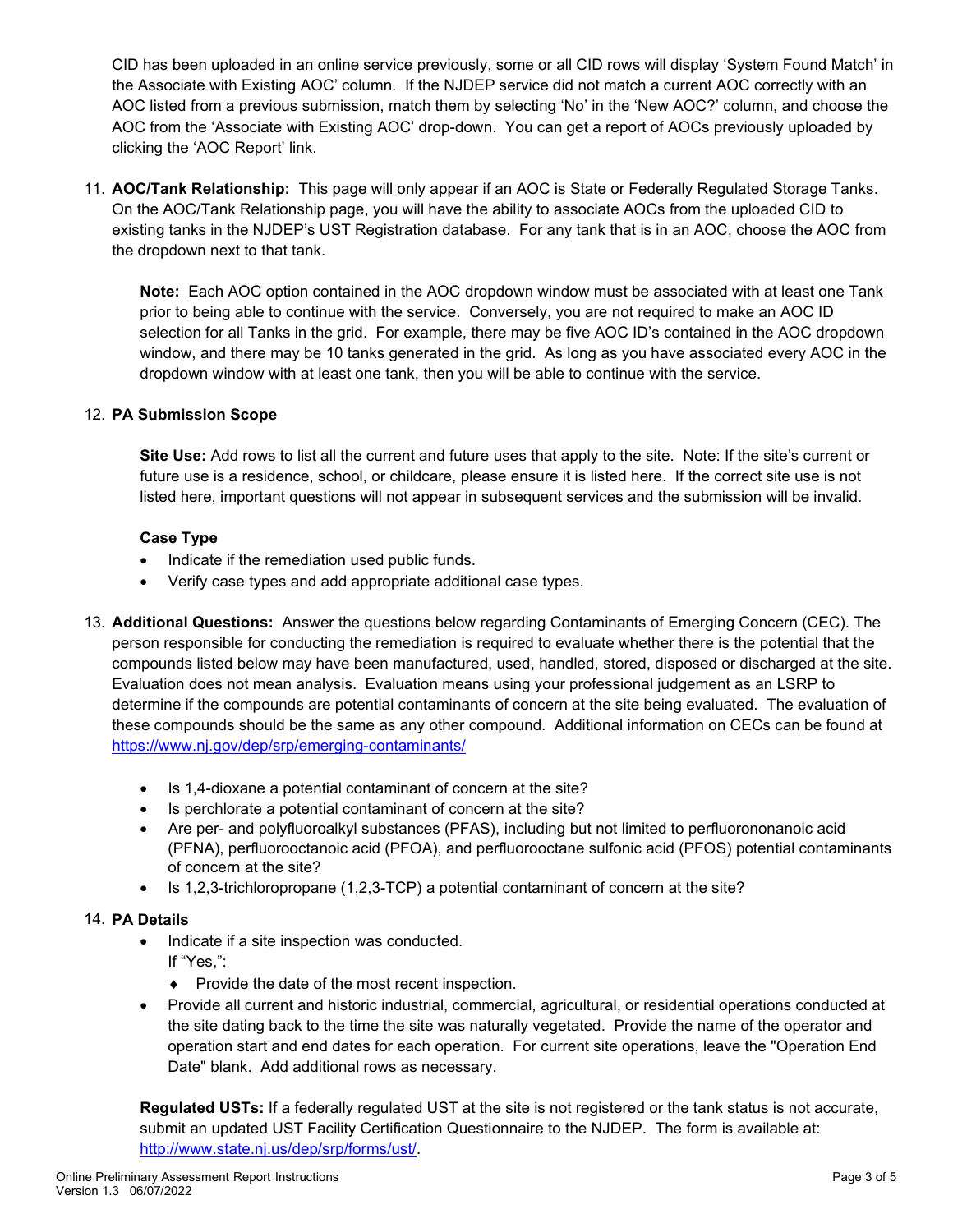- Indicate if all regulated USTs on the site have been registered with the NJDEP.
- Indicate if all regulated USTs that have been closed have been delisted from the registration.
- Indicate if any USTs have been removed on or after September 4, 1990.
- Including this submission, indicate if an SI/RI report has been submitted for all USTs closed on or after September 4, 1990.

#### 15. **PA Details - Miscellaneous**

- Indicate if ground water at the site is classified as a Class I Ground Water.
- Indicate if a variance from the regulations has been implemented. If a variance from the Tech Rules, N.J.A.C. 7:26E, was initiated at any point in the investigation/remediation answer "Yes". For additional information on variances, see the Technical Requirements for Site Remediation N.J.A.C. 7:26E-1.7 at: [http://www.nj.gov/dep/rules/rules/njac7\\_26e.pdf.](http://www.nj.gov/dep/rules/rules/njac7_26e.pdf) If "Yes":

♦ Complete the dropdown table by providing the page number of workplan where the rationale for the variance is provided and the citation from which the remediation has varied. Add additional rows as necessary.

- Indicate if there is a potable well onsite.
- Indicate if any NFAs/RAOs have been issued for this site prior to this submission. If "Yes," answer the following questions:
	- ♦ Does the site currently have a deed Notice?
	- ♦ Does the site currently have a Classification Exception Area (CEA)?
	- ♦ Has an order of magnitude evaluation been performed?
- 16. **Attachment Upload (Not the PA Report yet)** The PA itself is not uploaded here; the PA Report is uploaded on the next page.

**Note:** If the required files are not submitted here (signed affidavit, and if applicable and Receptor Evaluation), they must be sent to the NJDEP on CD within 14 days or this submission will be deemed administratively incomplete and will have to be resubmitted.

- a) Click the dropdown list above 'Add Attachment' to add any optional attachments.
- b) On each row click the 'Browse...' button and navigate to the file to be uploaded, choose it, and click open. The file will take a moment to upload. The Browse button will disappear when the file is finished uploading. When all rows are complete click "Continue" button at bottom of screen.
- c) If any file fails to upload, click 'Bypass upload'. If you must bypass any attachment your PA submission will not be complete until the attachment is received by NJDEP by mail. The acknowledgement letter will contain a detailed attachment cover page to submit.

#### 17. **Remedial Phase Report Upload (Preliminary Assessment Report, Maps & Figures, Data Deliverables)**

Upload the Remedial Phase Report on this page. The document can be uploaded as a single file, or split into three sections, the Main Report, Maps and Figures, and Data Deliverables. Each section can be further divided into multiple pdfs if necessary. The NJDEP recommends uploading the data deliverables as a separate file.

- a. To upload the required report, click the 'Browse...' button and navigate to the file to be uploaded, choose it, and click open. The file will take a moment to upload. The Browse button will disappear when the file is finished uploading.
- b. If the report has been divided into more than one file, click on the "Add Attachments" dropdown list to add the additional files. Select the appropriate attachment type then click on the blue "Add Attachment" button (there will be a short wait before the new row appears).
- **c.** If any file fails to upload, click 'Bypass upload'. If you must bypass any attachment your submission will not be complete until the attachment is received by NJDEP by mail. The acknowledgement letter will contain a detailed attachment cover page to submit. If the complete Remedial Phase Report is not